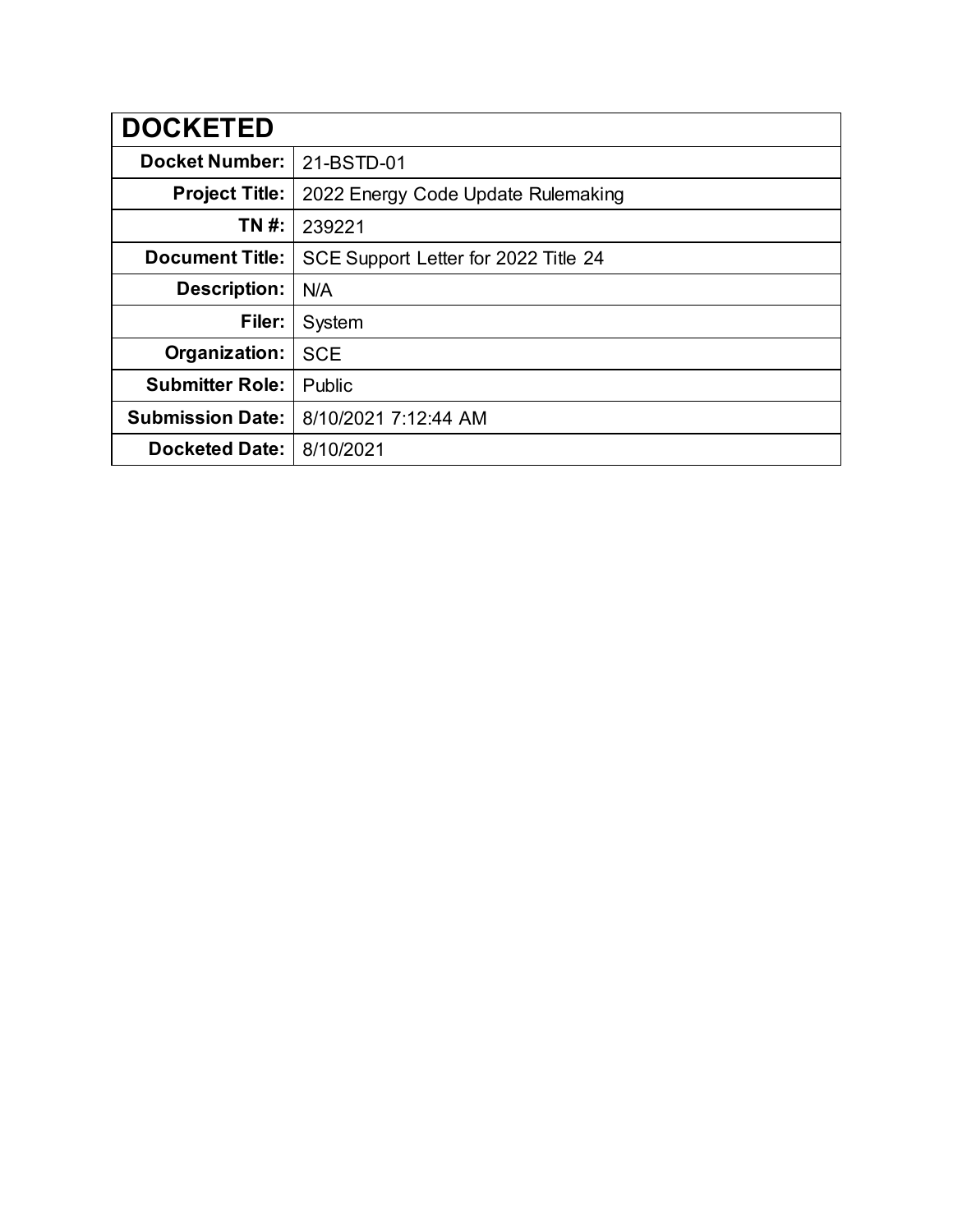Comment Received From: Dawn Anaiscourt Submitted On: 8/10/2021 Docket Number: 21-BSTD-01

## SCE Support Letter for 2022 Title 24

Additional submitted attachment is included below.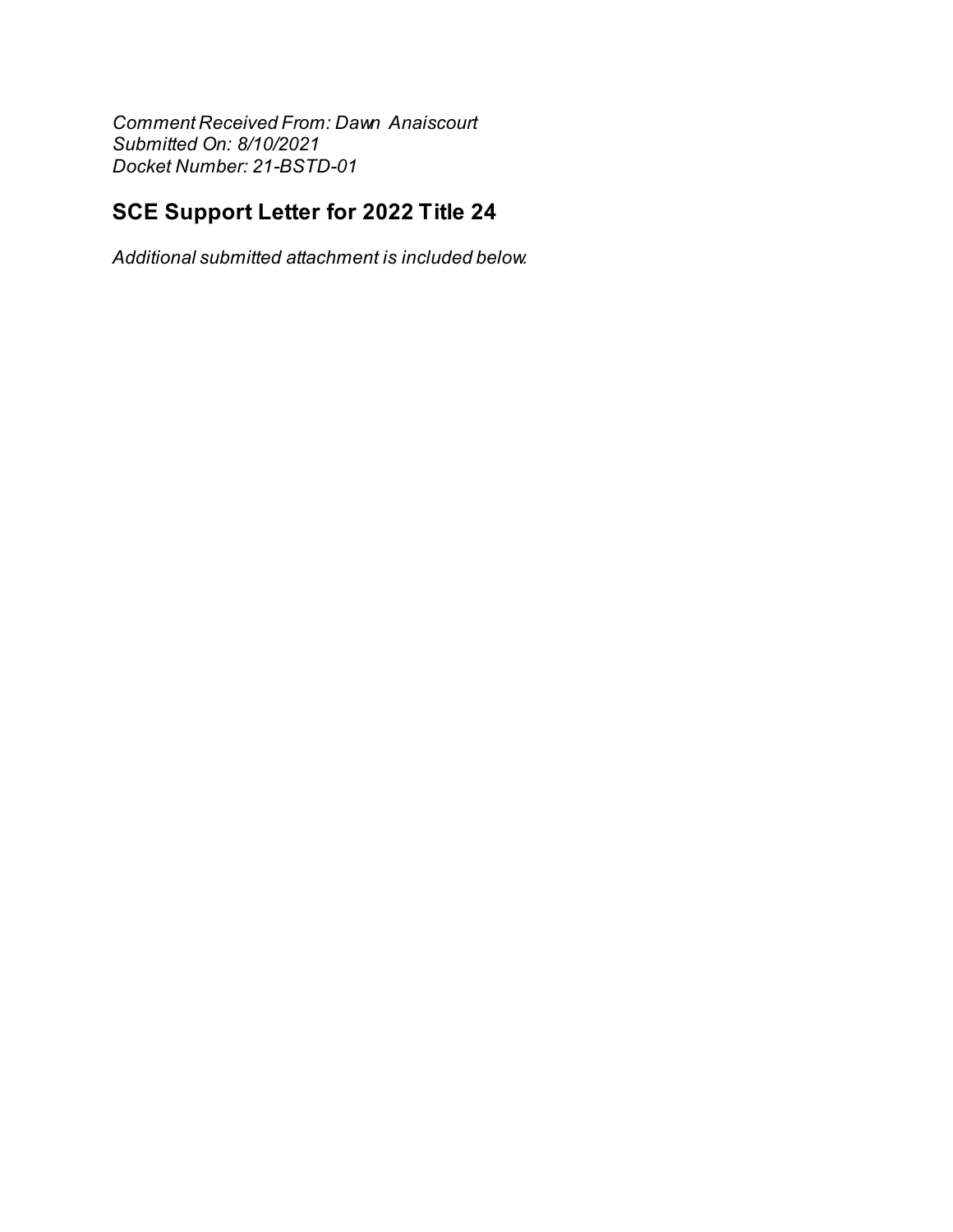

**Dawn Anaiscourt**  Director, Regulatory Affairs – Agency Relations

1201 K Street, Suite 1810 Sacramento, CA 95814 T. 415-929-5518

August 10, 2021

California Energy Commission Docket Office, MS-4 Re: Docket No. 21-BSTD-01 1516 Ninth Street Sacramento, CA 95814-5512 docket@energy.ca.gov

Re: Southern California Edison Company's Comments on the California Energy Commission Docket No. 21-BSTD-01: 2022 Energy Code Update Rulemaking

Dear Commissioners:

Southern California Edison (SCE) thanks the Commissioners, and the California Energy Commission's (CEC) Building Standards staff for their tremendous work on the 2022 Building Efficiency Standards. SCE is fully supportive of the proposed standards, as they mark an important step in supporting the state's greenhouse gas (GHG) reduction goals and broadening customer choice, as demonstrated by the inclusion of prescriptive heat pump baselines, electric readiness requirements for residential buildings, and expanded solar and battery requirements of non-residential buildings.

SCE appreciates the CEC's efforts in taking these measured, incremental steps toward the future goal of an all-electric code. As the state moves toward the 2030 decarbonization target, building electrification adoption needs to rapidly scale to achieve these ambitious energy and environmental goals. SCE looks forward to a 2025 Energy Code that will fully electrify new construction in order to accelerate efforts needed to be on a path to achieve California's 2030 decarbonization target.

SCE continues to support an all-electric code to align with the state's carbon neutrality goal that will avoid natural gas emissions and additional spending on natural gas infrastructure that may become stranded before 2045. It is important to have an all-electric code to help ensure that all communities benefit from clean energy and that low-income and vulnerable communities are not disproportionately burdened by fossil-fuel emissions and stranded assets.

SCE is committed to serving the needs of California's clean energy future. This requires a grid that supports high levels of carbon-free resources, integrates new technologies and services, and remains safe, reliable, affordable, and resilient even as the climate continues to evolve. SCE is modernizing and hardening our distribution system and leveraging increasingly sophisticated hardware and software to manage a complex and intelligent grid. This not only